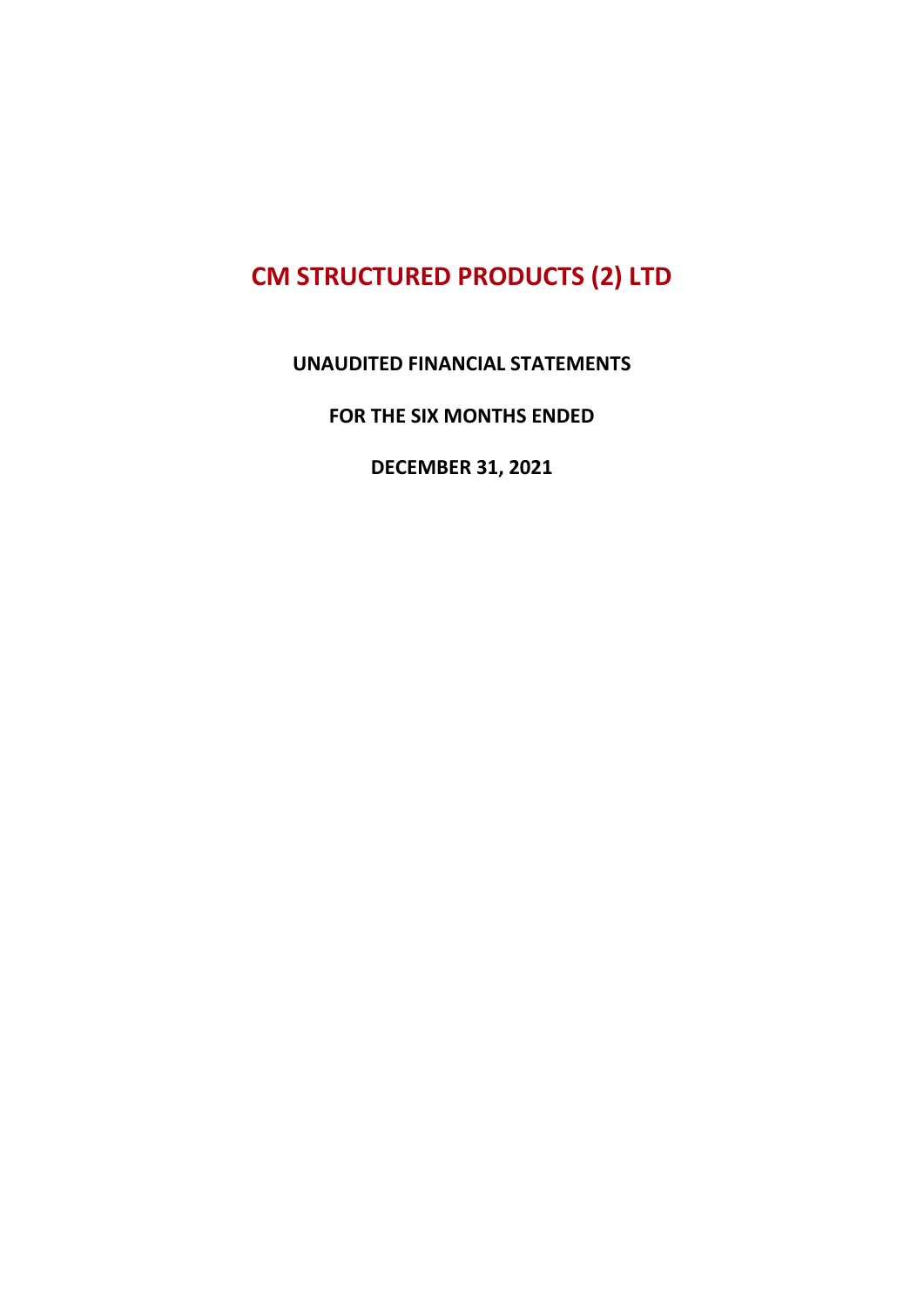#### CONDENSED STATEMENT OF FINANCIAL POSITION AS AT DECEMBER 31, 2021

|                                                                    | Dec 31, 2021 | Jun 30, 2021 |
|--------------------------------------------------------------------|--------------|--------------|
|                                                                    | <b>EUR</b>   | <b>EUR</b>   |
| <b>ASSETS</b>                                                      |              |              |
| <b>Non Current Asset</b>                                           |              |              |
| Financial Assets at amortised cost                                 | 5,086,736    | 5,081,667    |
| <b>Current Assets</b>                                              |              |              |
| Prepayments & Other Receivables                                    |              | 693          |
| Cash and Cash equivalents                                          | 369,943      | 365,538      |
|                                                                    | 369,943      | 366,231      |
| <b>Total Assets</b>                                                | 5,456,679    | 5,447,898    |
|                                                                    |              |              |
| <b>EQUITY AND LIABILITIES</b>                                      |              |              |
| <b>Capital &amp; Reserves</b>                                      |              |              |
| Share Capital                                                      | 375,252      | 375,252      |
| <b>Revenue Deficit</b>                                             | (27,074)     | (34, 963)    |
| <b>Total Equity</b>                                                | 348,178      | 340,289      |
| <b>Current Liabilities</b>                                         |              |              |
| Other Payables                                                     | 84,952       | 86,255       |
|                                                                    |              |              |
| <b>Non Current Liability</b><br><b>Other Financial liabilities</b> | 5,023,549    | 5,021,354    |
|                                                                    |              |              |
| <b>Total Liabilities</b>                                           | 5,108,501    | 5,107,609    |
|                                                                    |              |              |
| <b>Total Equity and Liabilities</b>                                | 5,456,679    | 5,447,898    |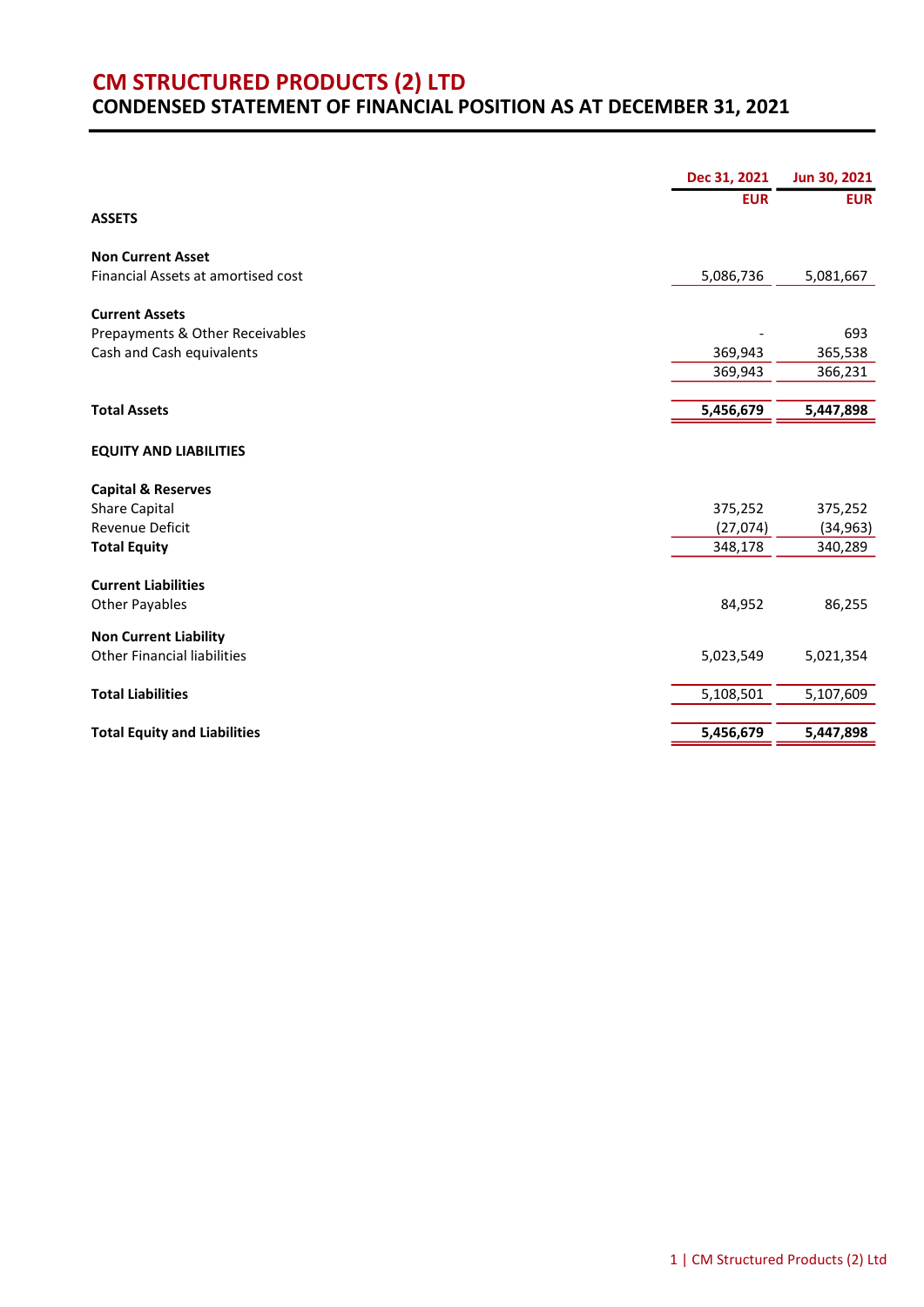### CONDENSED STATEMENT OF PROFIT OR LOSS AND OTHER COMPREHENSIVE INCOME FOR THE SIX MONTHS ENDED DECEMBER 31, 2021

|                                                  | 3 Months        | 3 Months           | <b>6 Months</b>    | <b>6 Months</b>    |  |
|--------------------------------------------------|-----------------|--------------------|--------------------|--------------------|--|
|                                                  | to              | to<br>Dec 31, 2020 | to<br>Dec 31, 2021 | to<br>Dec 31, 2020 |  |
|                                                  | Dec 31, 2021    |                    |                    |                    |  |
|                                                  | <b>EUR</b>      | <b>EUR</b>         | <b>EUR</b>         | <b>EUR</b>         |  |
| Interest Income                                  | 48,334          | 44,722             | 93,056             | 89,444             |  |
| Interest Payable                                 | (27, 472)       | (28, 750)          | (53, 028)          | (57, 500)          |  |
| <b>Gross Profit</b>                              | 20,862          | 15,972             | 40,028             | 31,944             |  |
| <b>Operating Expenses</b>                        | (6,616)         | (7, 210)           | (12, 979)          | (13, 979)          |  |
| <b>Administrative Expenses</b>                   | (9, 536)        | (10, 809)          | (19, 215)          | (20, 595)          |  |
| Other Income                                     | 94              | 93                 | 187                | 152                |  |
| Foreign Exchange (Losses) / Gains                | (38)            | (1)                | (132)              | 3,186              |  |
| Profit / (Loss) before Tax                       | 4,766           | (1,955)            | 7,889              | 708                |  |
| Income Tax                                       |                 |                    |                    |                    |  |
| Profit / (Loss) after Tax                        | 4,766           | (1,955)            | 7,889              | 708                |  |
| Other Comprehensive Income                       |                 |                    |                    |                    |  |
| <b>Total Comprehensive Income for the Period</b> | 4,766           | (1, 955)           | 7,889              | 708                |  |
| Earnings / (Loss) per Share                      | <b>EUR 0.30</b> | (EUR 0.13)         | <b>EUR 0.49</b>    | <b>EUR 0.05</b>    |  |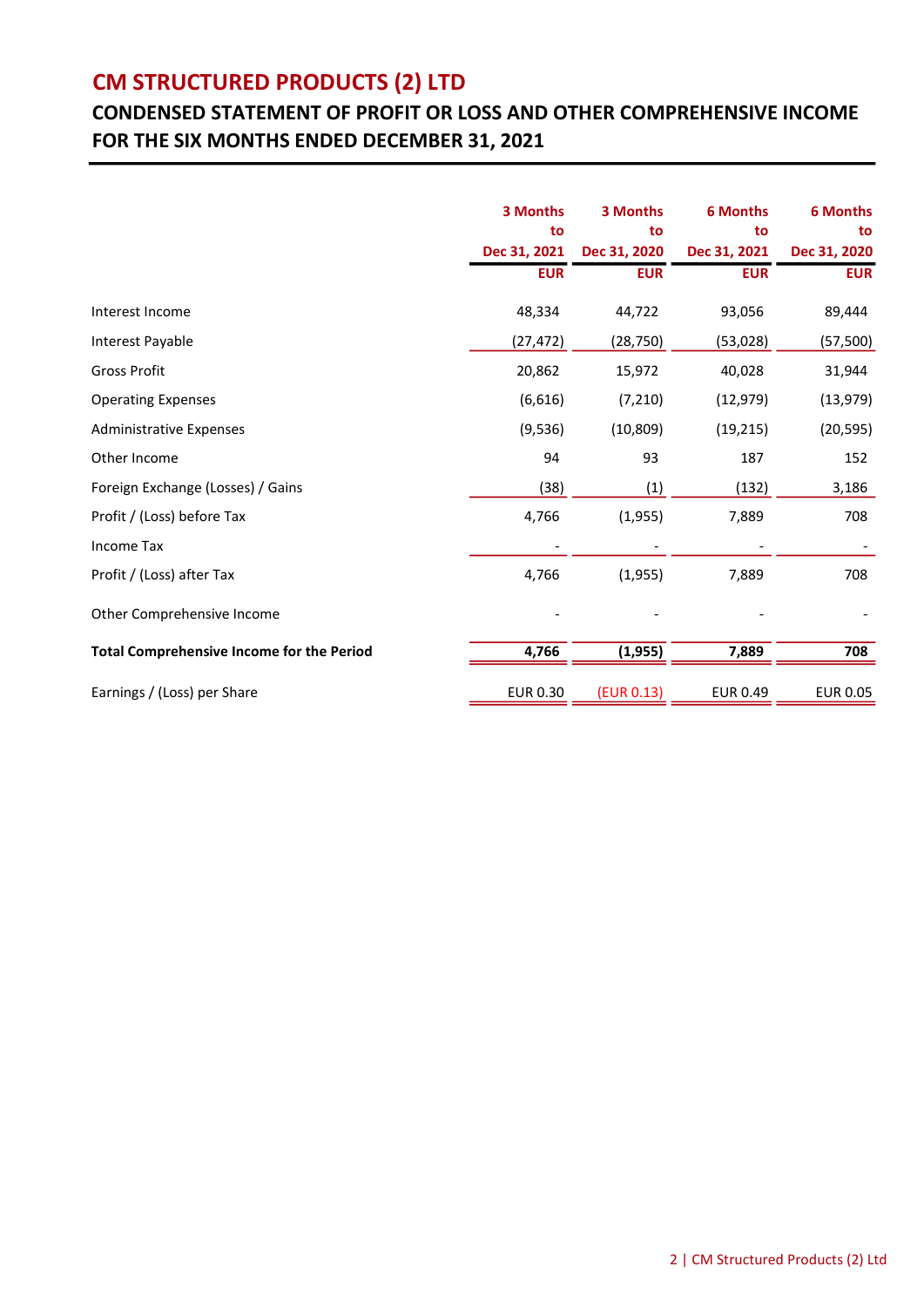### CONDENSED STATEMENT OF CHANGES IN EQUITY FOR THE SIX MONTHS ENDED DECEMBER 31, 2021

|                                           | <b>Share</b><br><b>Capital</b><br><b>EUR</b> | <b>Revenue</b><br><b>Deficit</b><br><b>EUR</b> | <b>Total</b><br><b>EUR</b> |
|-------------------------------------------|----------------------------------------------|------------------------------------------------|----------------------------|
|                                           |                                              |                                                |                            |
|                                           |                                              |                                                |                            |
| Balance at July 01, 2021                  | 375,252                                      | (34, 963)                                      | 340,289                    |
| Total Comprehensive income for the period |                                              | 7,889                                          | 7,889                      |
| <b>Balance at December 31, 2021</b>       | 375,252                                      | (27,074)                                       | 348,178                    |
|                                           |                                              |                                                |                            |
| Balance at July 01, 2020                  | 375,252                                      | (40, 253)                                      | 334,999                    |
| Total Comprehensive income for the period |                                              | 708                                            | 708                        |
| <b>Balance at December 31, 2020</b>       | 375,252                                      | (39, 545)                                      | 335,707                    |
| Balance at July 01, 2020                  | 375,252                                      | (40, 253)                                      | 334,999                    |
| Total Comprehensive income for the year   |                                              | 5,290                                          | 5,290                      |
| Balance at June 30, 2021                  | 375,252                                      | (34, 963)                                      | 340,289                    |